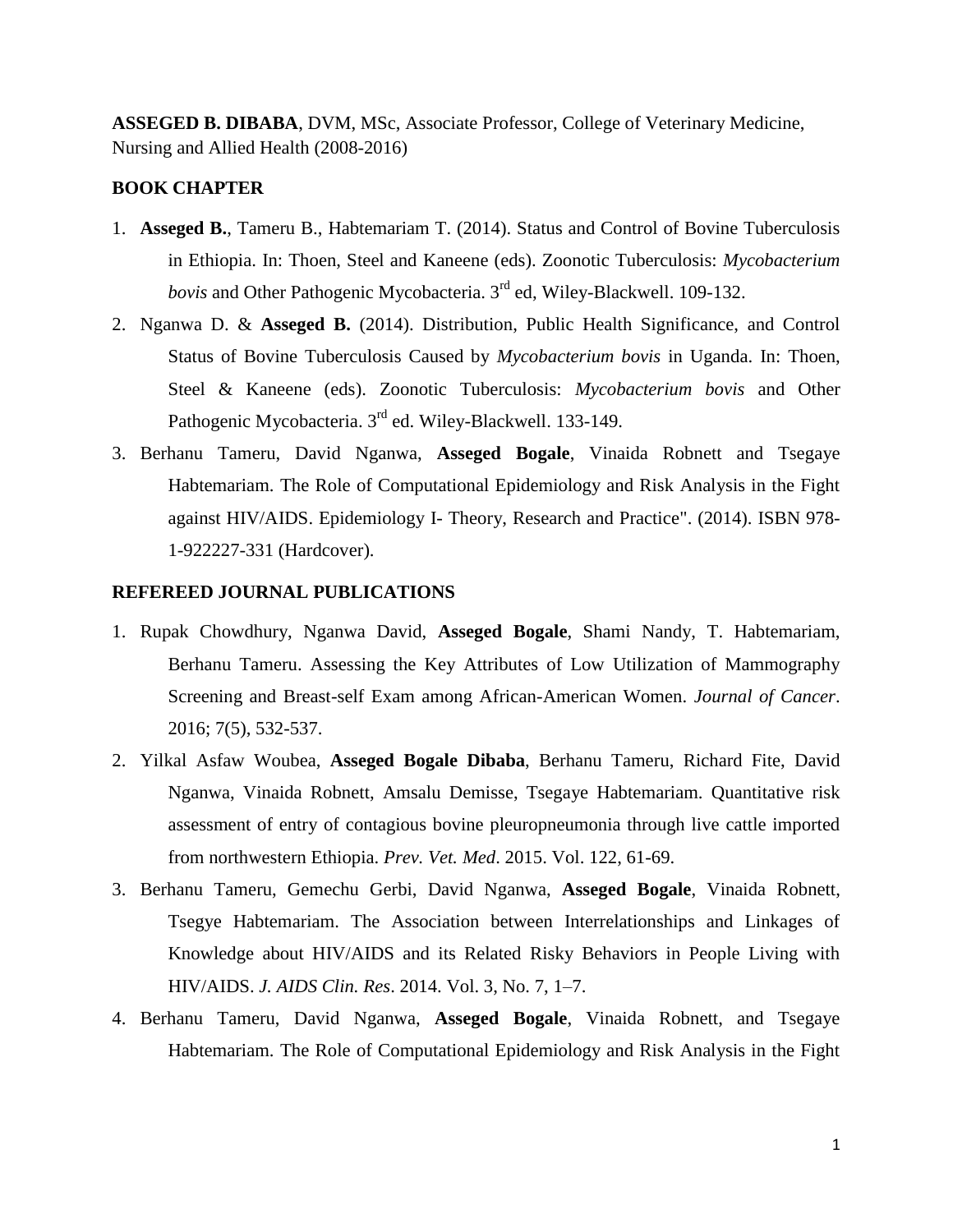Against HIV/AIDS. *J AIDS Clin. Res*. 2013. Vol. 3, No. 6: doi:10.4172/2155- 6113.1000e107.

- 5. **Asseged B.D**., Habtemariam T., Tameru B., Nganwa D. The risk of introduction of Equine infectious anemia (EIA) virus into USA via cloned horse embryos imported from Canada. *Theriogenology.* 2012. Vol. 77, 445–458.
- 6. **Asseged B.**, Habtemariam T., Tameru B., Nganwa D. & Fite R. A quantitative assessment of the risk of introduction of Foot and Mouth Disease (FMD) Virus into USA via cloned bovine embryos. Rev. *Sci. Tech. Off. int. Epiz.* 2012. Vol. 31, No. 3, 761-775.
- 7. [Biffa, D.,](http://www.scopus.com/authid/detail.url?authorId=17134450200&eid=2-s2.0-84860621743) **[Asseged](http://www.scopus.com/authid/detail.url?authorId=55056228000&eid=2-s2.0-84860621743) Bogale**, [Godfroid, J.,](http://www.scopus.com/authid/detail.url?authorId=7004846781&eid=2-s2.0-84860621743) [Skjerve, E.](http://www.scopus.com/authid/detail.url?authorId=55055767500&eid=2-s2.0-84860621743) Factors associated with severity of bovine tuberculosis in Ethiopian cattle. *[Trop. Anim. Hlth Prod.](http://www.scopus.com/source/sourceInfo.url?sourceId=18937&origin=recordpage)* 2012. Vol. 44, No. 5, 991-998.
- 8. Adane B., Guyo K., Tekle Y., Taddele H., **Asseged B.,** Biffa D. Study on Prevalence and Risk Factors of Bovine Mastitis in Borana Pastoral and Agro-Pastoral Settings of Yabello District, Borana Zone, Southern Ethiopia. *American-Eurasian J. Agric. & Environ. Sci.* 2012. Vol. 12, No. 10, 1274-1281.
- 9. [Abdalla E,](http://www.ncbi.nlm.nih.gov/pubmed?term=Abdalla%20E%5BAuthor%5D&cauthor=true&cauthor_uid=22102305) [HabteMariam T,](http://www.ncbi.nlm.nih.gov/pubmed?term=HabteMariam%20T%5BAuthor%5D&cauthor=true&cauthor_uid=22102305) [Nganwa D,](http://www.ncbi.nlm.nih.gov/pubmed?term=Nganwa%20D%5BAuthor%5D&cauthor=true&cauthor_uid=22102305) **[Dibaba AB](http://www.ncbi.nlm.nih.gov/pubmed?term=Dibaba%20AB%5BAuthor%5D&cauthor=true&cauthor_uid=22102305)**, [Gerbi G,](http://www.ncbi.nlm.nih.gov/pubmed?term=Gerbi%20G%5BAuthor%5D&cauthor=true&cauthor_uid=22102305) [Vinaida R,](http://www.ncbi.nlm.nih.gov/pubmed?term=Vinaida%20R%5BAuthor%5D&cauthor=true&cauthor_uid=22102305) [Tameru B.](http://www.ncbi.nlm.nih.gov/pubmed?term=Tameru%20B%5BAuthor%5D&cauthor=true&cauthor_uid=22102305) Epidemiology of influenza A 2009 H1N1 virus pandemic in the U.S. *[J Health Care Poor](http://www.ncbi.nlm.nih.gov/pubmed/22102305)  [Underserved.](http://www.ncbi.nlm.nih.gov/pubmed/22102305)* 2011. Vol. 22, No. 4 (Suppl), 39-60.
- 10. Berhanu Tameru, Tsegaye Habtemariam, David Nganwa, Gemechu Gerbi, **Asseged Bogale**, Vinaida Robnett, Wanda Wilson. Assessing HIV/AIDS intervention strategies using an integrative macro-micro level computational epidemiologic modeling approach. *Ethn. Dis*. 2010. Vol. 20, No. 1 (Suppl 1): S1–207-10.
- 11. David Nganwa, Tsegaye Habtemariam, Berhanu Tameru, Gemechu Gerbi, **Asseged Bogale**, Vinaida Robnett, Wanda Wilson. Applying the epidemiologic problem oriented approach (EPOA) methodology in developing a knowledge base for the modeling of HIV/AIDS. *Ethn. Dis.* 2010; 20(1 Suppl 1), S1–173-7.
- 12. Demelash B., **Asseged B**., Skjerve E. (2010). Diagnostic efficiency of abattoir meat inspection service in Ethiopia to detect carcasses infected with *Mycobacterium bovis*: Implications for public health. *BMC Pub. Hlth.*, **10**:462 (http://www.biomedcentral.com/1471-2458/10/462)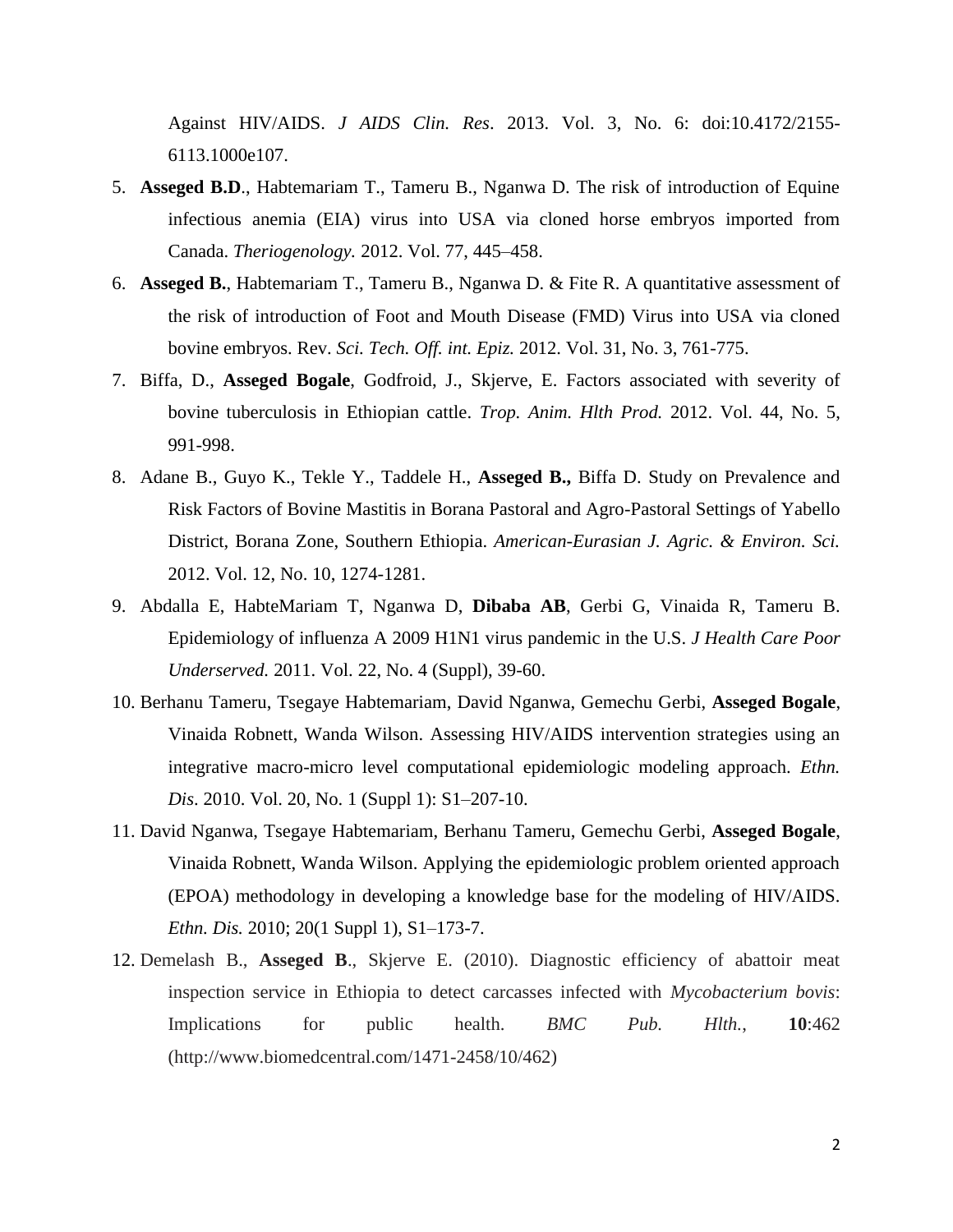- 13. Demelash B., Skjerve E., Oloya J., **Asseged B.**, Abebe F., Dahle U., Bohlin J. Djønne B. Molecular characterization of *Mycobacterium bovis* isolates from Ethiopian cattle. *BMC Vet. Res.* 2010. 6:28. [\(http://www.biomedcentral.com/1746-6148/6/28\)](http://www.biomedcentral.com/1746-6148/6/28).
- 14. Demelash, B., Inangolet, F., Oloya, J., **Asseged, B**., Badaso, M., Yilkal, A., Skjerve, E. Prevalence of Bovine tuberculosis in Ethiopian slaughter cattle based on post-mortem examination. *[Trop Anim Health Prod.](javascript:AL_get(this,%20)* 2009. Vol. 41, No. 5, 755-765.
- 15. Lane, C. Tameru B., Nganwa D., Habtemariam T., **Asseged B**., Robnett V., and Wilson S. A Quantitative Risk Assessment for the Likelihood of Introduction of Highly Pathogenic Avian Influenza Virus Strain H5N1 into U.S. Hunter Retriever Dogs. *AVIAN DISEASES.* 2009. Vol. 54, No. 1, 699-706.
- 16. Elias, K., Hussein, D., **Asseged B**., Wondwossen, T., Gebeyehu, M. Status of Bovine Tuberculosis in Addis Ababa Dairy Farms. *Rev. sci. tech. Off. Int. Epiz.* 2008. Vol. 27, No. 3, 915-923.

## **PRESENTATION AT NATIONAL AND INTERNATIONAL CONFERENCES**

- 1. Stewart, K., Gerbi, G., Nganwa, D., **Bogale, A.**, Robnett, V., Tameru, B., Abdalla, E., Habtemariam, T. A Quantitative Risk Assessment for the Likelihood of Obesity Developing in African American Adults Living in Macon County Alabama. 13th RCMI International Symposium on Health Disparities. December 10-13, 2012 in San Juan, Puerto Rico.
- 2. Lane, C., Habtemariam, T., Nganwa, D., **Asseged, B.**, Gerbi, G., Robnett, V., and Tameru, B. A Quantitative Risk Assessment of Lifestyle for Risk of High Blood Pressure. 13th RCMI International Symposium on Health Disparities. December 10-13, 2012 in San Juan, Puerto Rico.
- 3. Abdalla, E., Tameru, B., Gerbi, G., Habtemariam, T., Nganwa D., **Asseged, B.,** Robnett, V. Socioeconomic and Demographic Factors as Predictors of Health Disparities in Screening Tests for Breast and Cervical Cancers of Females in Four Black Belt Counties BBC (Barbour, Macon, Green and Wilcox) of Alabama. 13th RCMI International Symposium on Health Disparities. December 10-13, 2012 in San Juan, Puerto Rico.
- 4. D. Nganwa; T. Habtemariam; **B. D. Asseged**; G. Gerbi; V. Robnett; B. Tameru. A Risk Assessment of HIV Transmission Focusing on Risky Behaviors. 13th RCMI International Symposium on Health Disparities. December 10-13, 2012 in San Juan, Puerto Rico**.**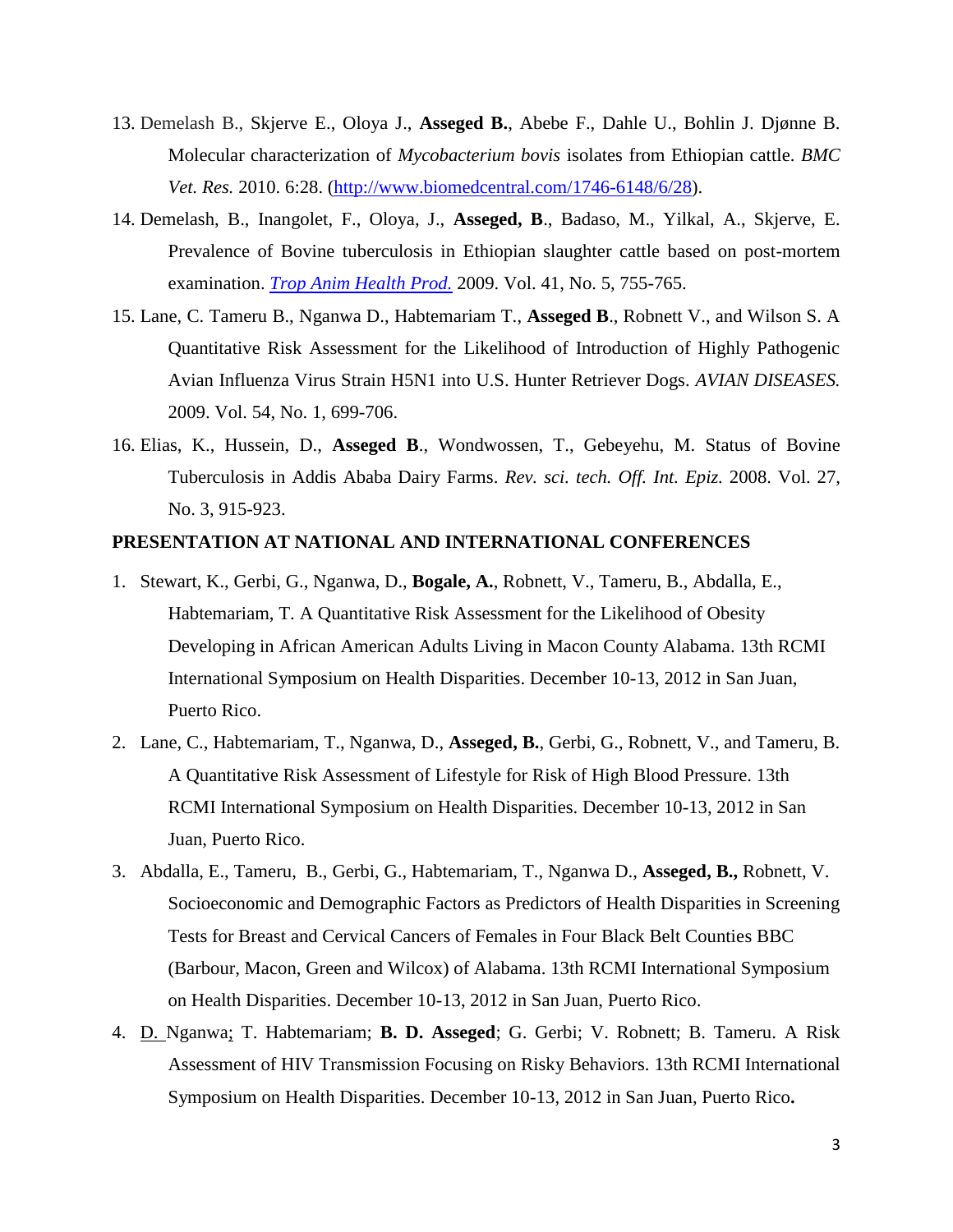- 5. Abdalla, E., B. Tameru, T. Habtemariam, D. Nganwa, **B. Asseged**, G. Gerbi, and V. Robnett, Presenter Abdalla, A preliminary Spatio-Epidemiologic Analysis of a Novel Influenza A (H1N1) Virus Outbreak in USA [from early surveillance data (April-December 12, 2009). Research and Creative Activities Symposium 2010, Alabama State University, Montgomery, Alabama March 17-18 2010
- 6. Abdalla, E., B. Tameru, T. Habtemariam, D. Nganwa, **B. Asseged**, G. Gerbi, and V. Robnett, A preliminary Spatio-Epidemiologic Analysis of a Novel Influenza A (H1N1) Virus Outbreak in USA [from early surveillance data (April-December 12, 2009). International Symposium on Neglected Influenza Viruses. International Society for Influenza and other Respiratory Virus Diseases. Amelia Island, Florida USA. February 3-5 2010.
- 7. Ntui, A., B. Tameru, D. Nganwa, **B. Asseged**, T. Habtemariam, W. Wilson, V. Robnett. Risk Assessment of Human-Human Transmission of the Highly Pathogenic Avian Influenza Virus (HPAIV) Strain H5N1. 06-07 April, 2009. Athens, GA.
- 8. C. Lane., D. Nganwa., T. Habtemariam., **B. Asseged**., V. Robnett., W. Wilson., B. Tameru. A Quantitative Risk Assessment for the likelihood of Introduction of Highly Pathogenic Avian Influenza Virus Strain H5N1 into USA Hunters Retriever Dogs. 06-07 April, 2009. Athens, GA.
- 9. Gerbi G, Habtemariam H, Tameru B, Nganwa D, Robnett V, and **BD Asseged**. A Quantitative Risk Assessment of Multiple Factors Influencing HIV/AIDS Transmission in HIV-Seropositive Men Using Epidemiologic Problem Oriented Approach (EPOA) Methodology. Society for Risk Analysis 2009 Annual Meeting*:* The Evolution of a Science*.* Renaissance Inner Harbor in Baltimore, Maryland December 9, 2009.
- 10. Nganwa D, Tameru B, Habtemariam T, **Bogale A**, Robnett V, and S. Wilson. Developing Risk Assessments in Animal Trade: The role of the EPOA Methodology using Beef importation as a likelihood pathway of introduction of FMD virus into USA. Society for Risk Analysis 2009 Annual Meeting: The Evolution of a Science. Renaissance Inner Harbor in Baltimore, Maryland, December 9, 2009.
- 11. Okeke W. Tameru B, Habtemariam T, Nganwa D, **Bogale A**, Wilson S, and V. Robnett, A quantitative risk assessment for the likelihood of Escherichia-coli O157:H7 contaminating of beef carcasses in processing plants in the USA. Society for Risk